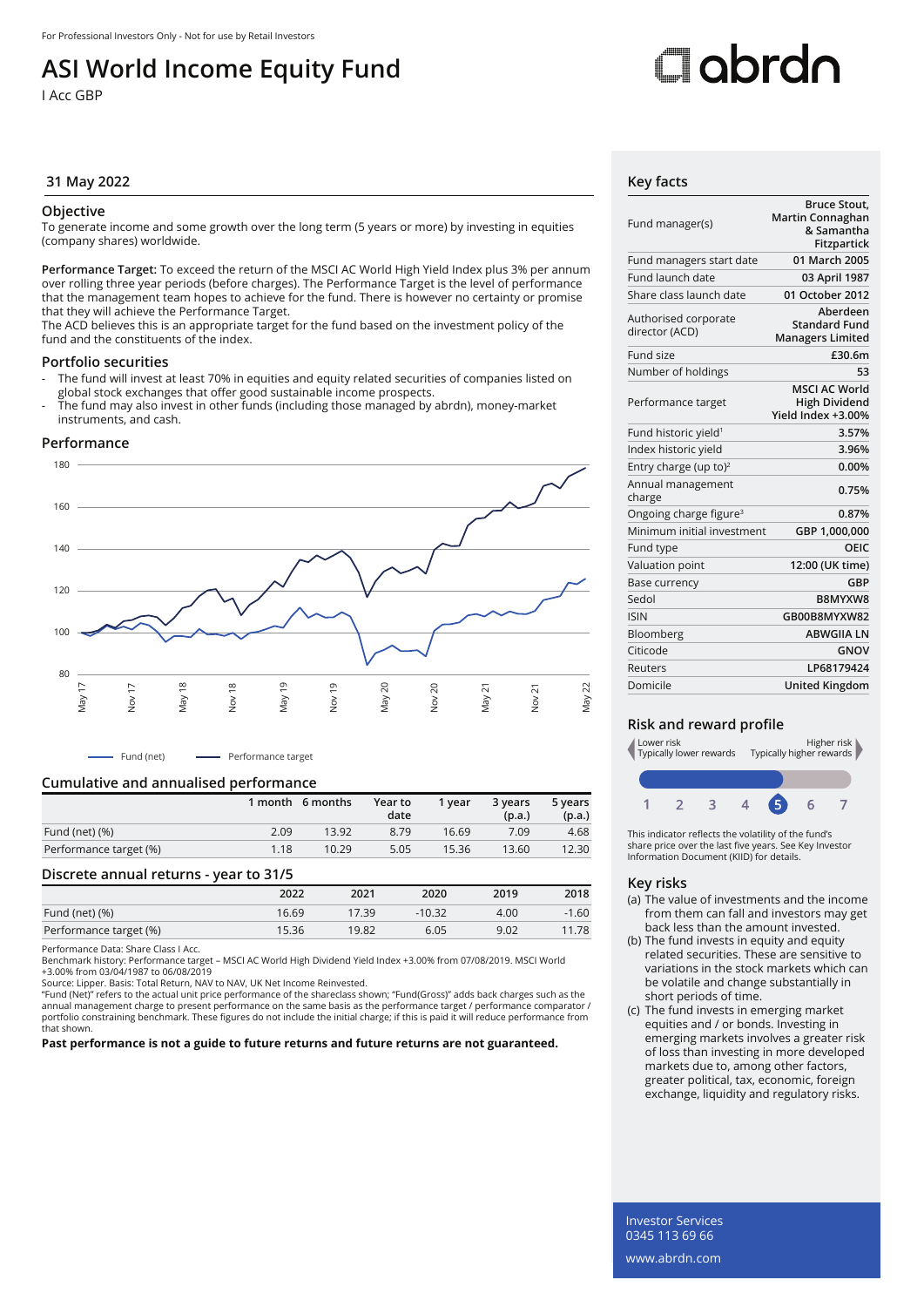#### **Management process**

- The management team use their discretion (active management) to maintain a diverse asset mix at country, sector and stock level.
- Their primary focus is on stock selection using research techniques to select individual holdings. The research process is focused on finding high quality companies at attractive valuations that can be held for the long term.
- In seeking to achieve the Performance Target, the MSCI AC World High Yield Index is used as a reference point for portfolio construction and as a basis for setting risk constraints. The expected variation ('tracking error') between the returns of the fund and the index is not ordinarily expected to exceed 9%. Due to the active nature of the management process, the fund's performance profile may deviate significantly from that of the index over the long term.

#### **Top Ten Holdings**

### **Sector (%)**

Information Technology 16.8 Financials 15.7 Communication Services 13.2 Consumer Staples 10.6 Materials 10.4 Health Care 9.9 Energy 7.7 Industrials 7.0 Other 6.1 Cash 2.6

| AbbVie Inc.                               | 4.0  |
|-------------------------------------------|------|
| Grupo Aeroportuario del Sureste SAB de CV | 3.7  |
| Vale SA                                   | 3.4  |
| Broadcom Inc.                             | 3.3  |
| Unilever PLC                              | 3.0  |
| China Resources Land Ltd                  | 2.9  |
| Hon Hai Precision Industry Co Ltd         | 2.8  |
| <b>TotalEnergies SE</b>                   | 2.8  |
| Verizon Communications Inc.               | 2.7  |
| CME Group Inc                             | 2.7  |
| Assets in top ten holdings                | 31.3 |

#### **Country (%)**

| United States of America  | 20.41<br><b>STATISTICS</b> |
|---------------------------|----------------------------|
| Taiwan, Republic of China | $8.8$ $\blacksquare$       |
| Brazil                    | 7.2                        |
| United Kingdom            | $6.5$ $\Box$               |
| China                     | $5.9$ $\Box$               |
| France                    | $5.3$ $\blacksquare$       |
| Mexico                    | $4.8$ $\blacksquare$       |
| Canada                    | $4.6$ $\blacksquare$       |
| Other                     | 34.1                       |
| Cash                      | 2.61                       |

Source : abrdn 31/05/2022

Figures may not always sum to 100 due to rounding.

- (d) The fund may invest in companies with Variable Interest Entity (VIE) structures in order to gain exposure to industries with foreign ownership restrictions. There is a risk that investments in these structures may be adversely affected by changes in the legal and regulatory framework.
- (e) Investing in China A shares involves special considerations and risks, including greater price volatility, a less developed regulatory and legal framework, exchange rate risk/controls, settlement, tax, quota, liquidity and regulatory risks.
- (f) The use of derivatives carries the risk of reduced liquidity, substantial loss and increased volatility in adverse market conditions, such as a failure amongst market participants. The use of derivatives may result in the fund being leveraged (where market exposure and thus the potential for loss by the fund exceeds the amount it has invested) and in these market conditions the effect of leverage will be to magnify losses.

#### **Risk stats**

| Tracking Error <sup>^</sup>    | 5.72    |
|--------------------------------|---------|
| Sharpe Ratio <sup>^</sup>      | 0.50    |
| R-Squared <sup>^</sup>         | 0.86    |
| Information Ratio <sup>^</sup> | $-0.31$ |
| Index Volatility <sup>^</sup>  | 11.95   |
| Fund Volatility <sup>^</sup>   | 14.55   |
| Beta <sup>^</sup>              | 1.13    |

Source : abrdn. ^ Three year annualised.

#### **Derivative usage**

- The fund may use derivatives to reduce risk, reduce cost and/or generate additional income or growth consistent with the risk profile of the fund (often referred to as 'Efficient Portfolio Management').
- Derivative usage in the fund is expected to be very limited. Where derivatives are used, this would mainly be in response to significant inflows into the fund so that in these instances, cash can be invested while maintaining the fund's existing allocations to company shares.